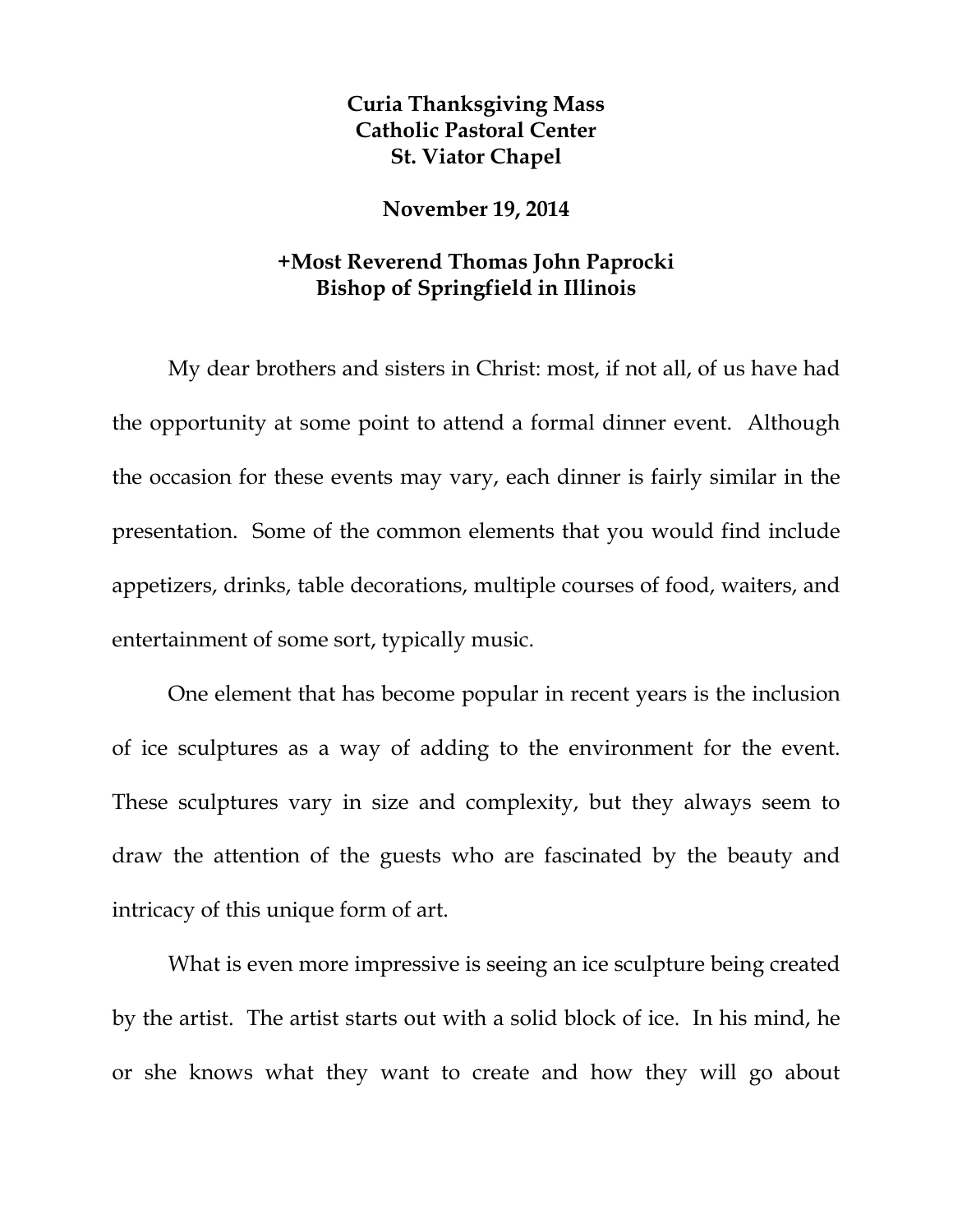achieving that, but to the onlooker, the final product is a mystery. As the carving continues, the onlookers begin to see the sculpture slowly taking form into something recognizable. And while the spectators may be impressed as the work continues to take shape, it is not until the finishing touches are applied that one can stand back and fully appreciate the masterpiece that has been unfolding in front of them.

In these final weeks of the liturgical year, the Church has been giving us readings from the Book of Revelation. These readings offer us some insight into the masterpiece of what awaits us in the glory of Heaven. The language used to describe Heaven is very ornate, inviting us to consider how lovely it will be to behold. Yet, whatever words of images that we use to try to describe Heaven falls woefully short of the reality of what we will actually experience, for as St. Paul says: "What eye has not seen, and ear has not heard, and what has not entered the human heart, what God has prepared for those who love him" (1 Corinthians 2:9).

While we are here on earth, we are not totally deprived of the vision of the glory that awaits us. The Second Vatican Council states that "the Church, that is, the kingdom of Christ which is already present in mystery, grows visibly in the world through the power of God."1 We already share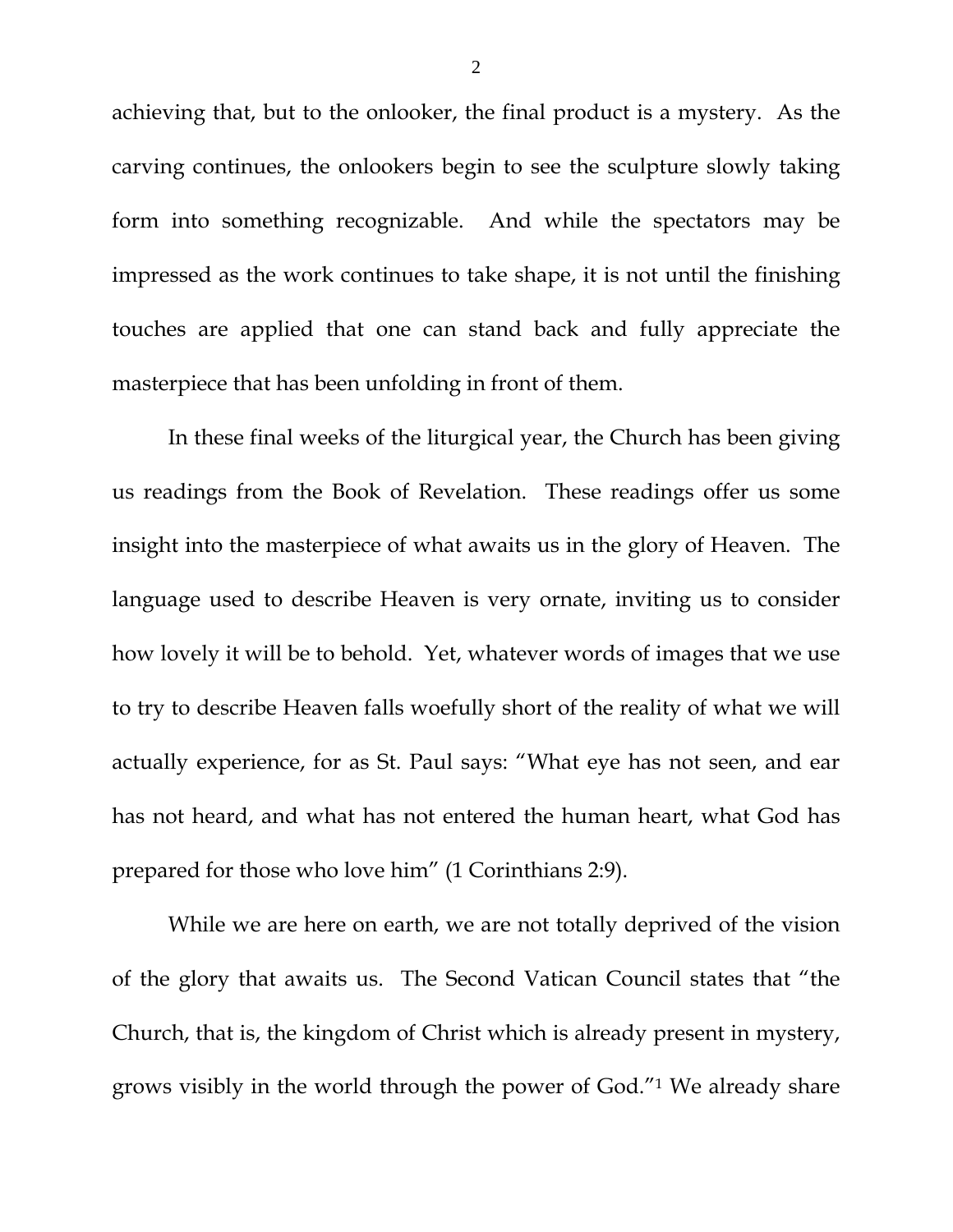in some of this glory through our participation in the life of the Church which is the "the seed and the beginning of the kingdom."<sup>2</sup> In a sense, we are like those spectators watching as the ice sculptor continues to work toward the completion of his work of art. Unlike the spectators, though, we do not stand idly by just watching the Lord do His work. Rather, we are invited to cooperate with Him in building up His Kingdom which will reach its remarkable completion in Heaven.

Our Gospel reading for today's Mass highlights this fact that we have been called by God to be stewards of His many gifts for the building up of the Kingdom. The more we dedicate ourselves to practicing that stewardship, the more we will see the unfolding of the Kingdom that awaits us and which has already begun here on earth.

At this point in time in our diocese, I believe that we have been blessed to see with greater clarity how the Lord is making use of this local Church for His work. As you well know, the theme of strategic planning for growth in the Church has been an important focus for me over the past year as we look toward the future of our diocese. Along with that focus, there have been some other things that have happened in our diocese over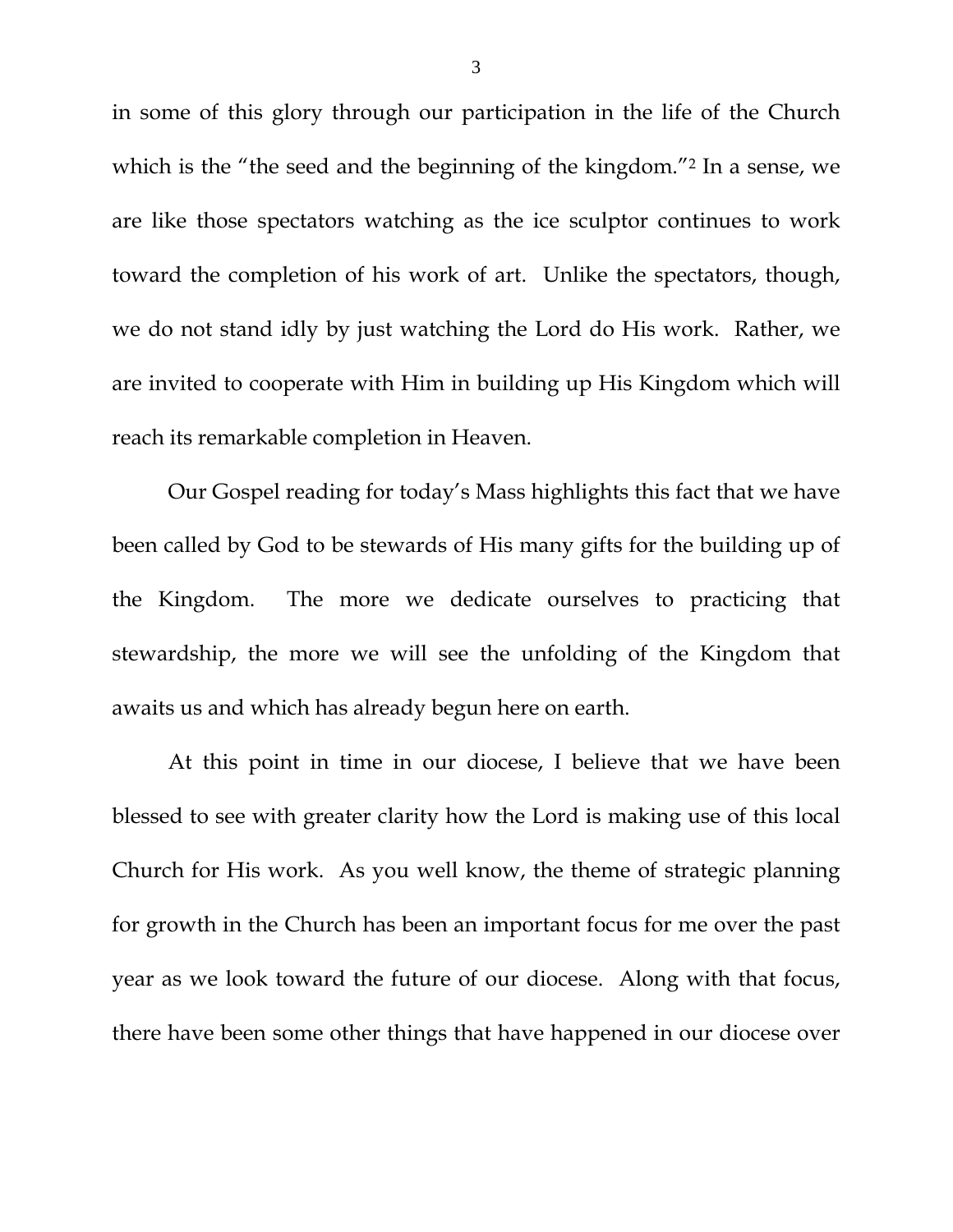the past year that have been helpful in enhancing the details of what this vision of growth looks like.

The first of those is something that we just completed, our Diocesan Adult Enrichment Conference. The theme of the conference was "Growing Communities of Faith" and it was an opportunity for the diocese to emphasize the importance of learning and teaching the faith in order to ensure both quantitative and qualitative growth. A highlight of the conference was the keynote addresses by Sherry Weddell, author of the book *Forming Intentional Disciples*. As we all know, this theme of intentional discipleship has been one that has been embraced in a wonderful way here among the staff of our Catholic Pastoral Center.

One might say that it is a nice coincidence that these two related themes of growth and intentional discipleship have risen to the top of our attention over the past year, but we know different. These two movements are a sign of God's providence unfolding for us here in our diocese, giving us a glimpse of the remarkable plan that the Lord has for this diocese in His overall plan of building up the Kingdom.

Another event from this past year that has helped to refine this vision has come as a result of the work of our Holy Father. We are all well aware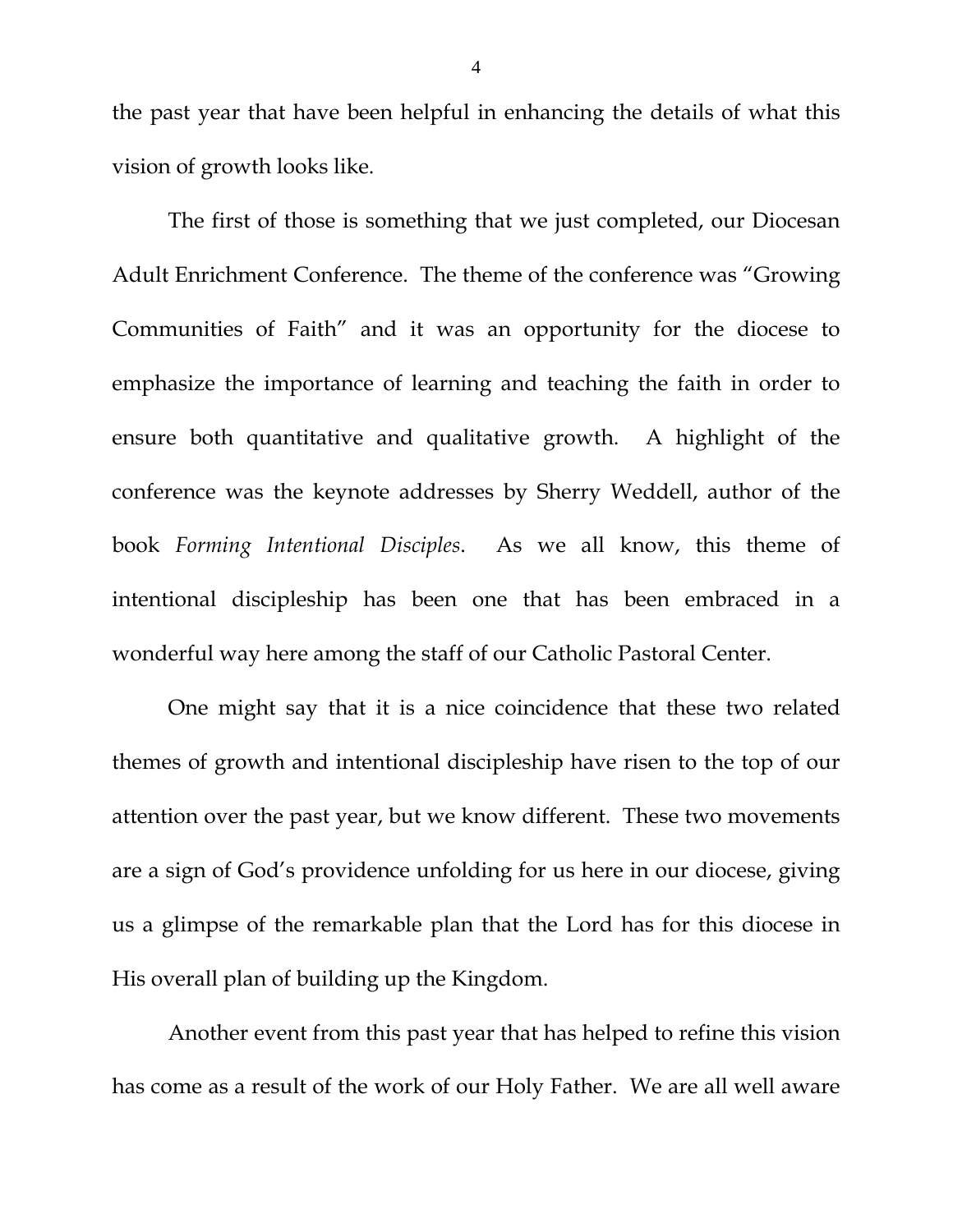of his insightful writings on the New Evangelization through his document on the Joy of the Gospel. His words have helped the members of the entire Church to reflect on the role that each of us play in spreading the Gospel as missionary disciples, cooperating with the Lord's desire to share the Good News with all people. This valuable contribution of Pope Francis, however, is not the one that I am thinking of in regard to the Lord's plan for our diocese.

The action of the Holy Father that has impacted our diocese in a more direct way is his naming of our former Vicar General to be the Bishop of Wichita. We were all sad to see Bishop Kemme go, after having been such a faithful servant for this local Church. But I believe God's providence has been at work in this regard as well in a way that has been a blessing to our diocese. I do not think it to be any coincidence that Bishop Kemme was named to lead a diocese that has gained the reputation for being so successful in the area of stewardship. The theme of stewardship is one that fits perfectly with the themes of growth and intentional discipleship.

All three of these themes have come together, I believe, according to God's will for our diocese as we take the next step forward. They each give us some very specific direction on how the Lord is inviting us to cooperate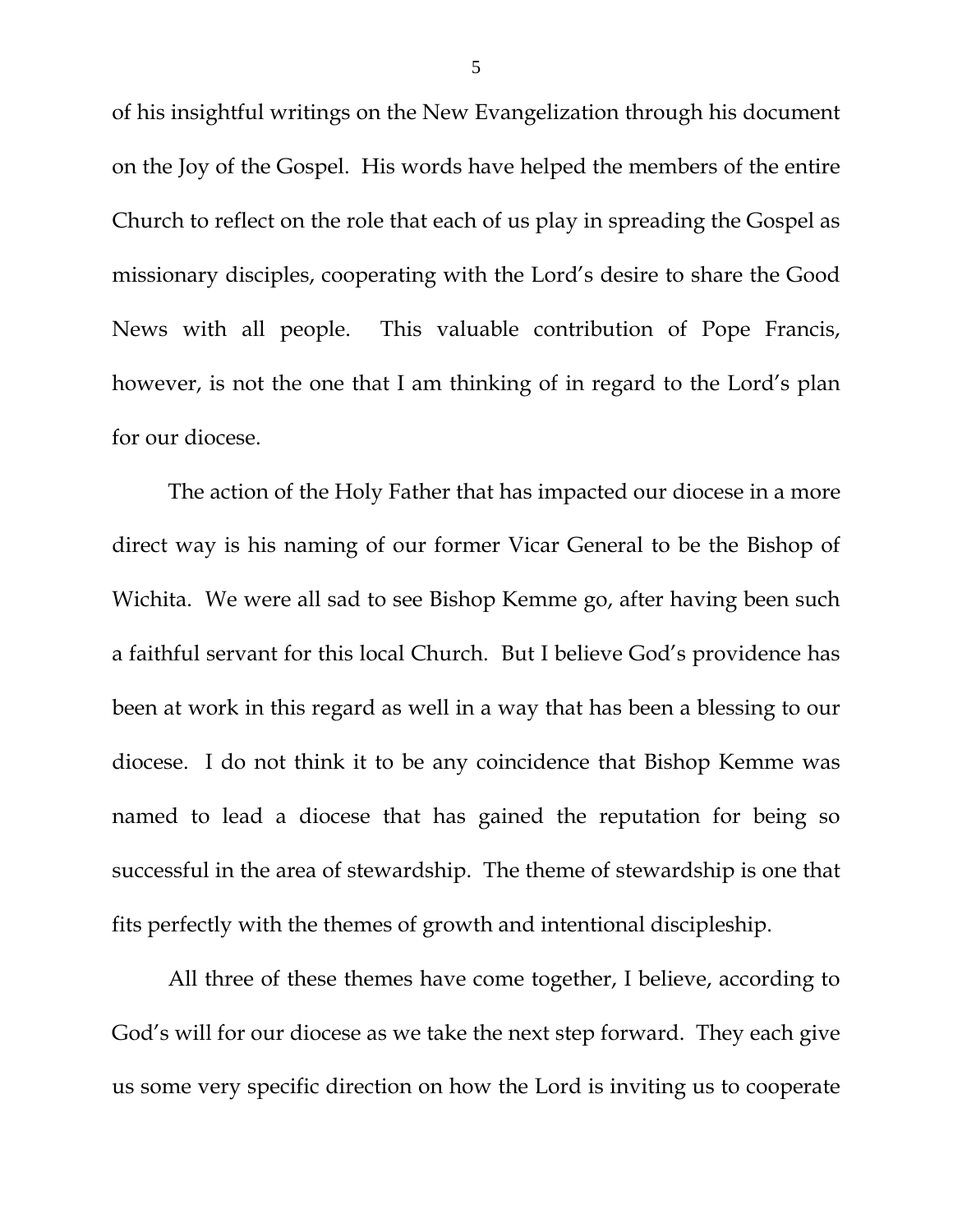in His plan. The perfect timing of all of these events can only have been possible by God's desire to see us make a significant impact on the building up of His Kingdom in this part of the Church. While there are still many details to be developed, we are invited to look in awe and gratitude at the masterpiece that God is chiseling right before our eyes.

Out of that gratitude for the gifts that He has bestowed upon us, let us renew our commitment to be good stewards of those gifts as we eagerly and joyfully put them at the service of our parishes, schools, organizations, and people of our diocese so that they might also follow along that same path as intentional disciples. The more we allow ourselves to cooperate with Him, the more we will see the beauty of the Kingdom that awaits us in Heaven.

As we continue this Mass, we give thanks to God for what He has done, for what He is doing, and for what He will do for us, through us, and with us. May our reception of the Body and Blood of Jesus inflame our hearts to burn with the love that comes from His Sacred Heart so that we might give our whole lives to Him and His Church as He continues to mold us as His people, journeying in hope toward the Promised Land of the glory of Heaven.